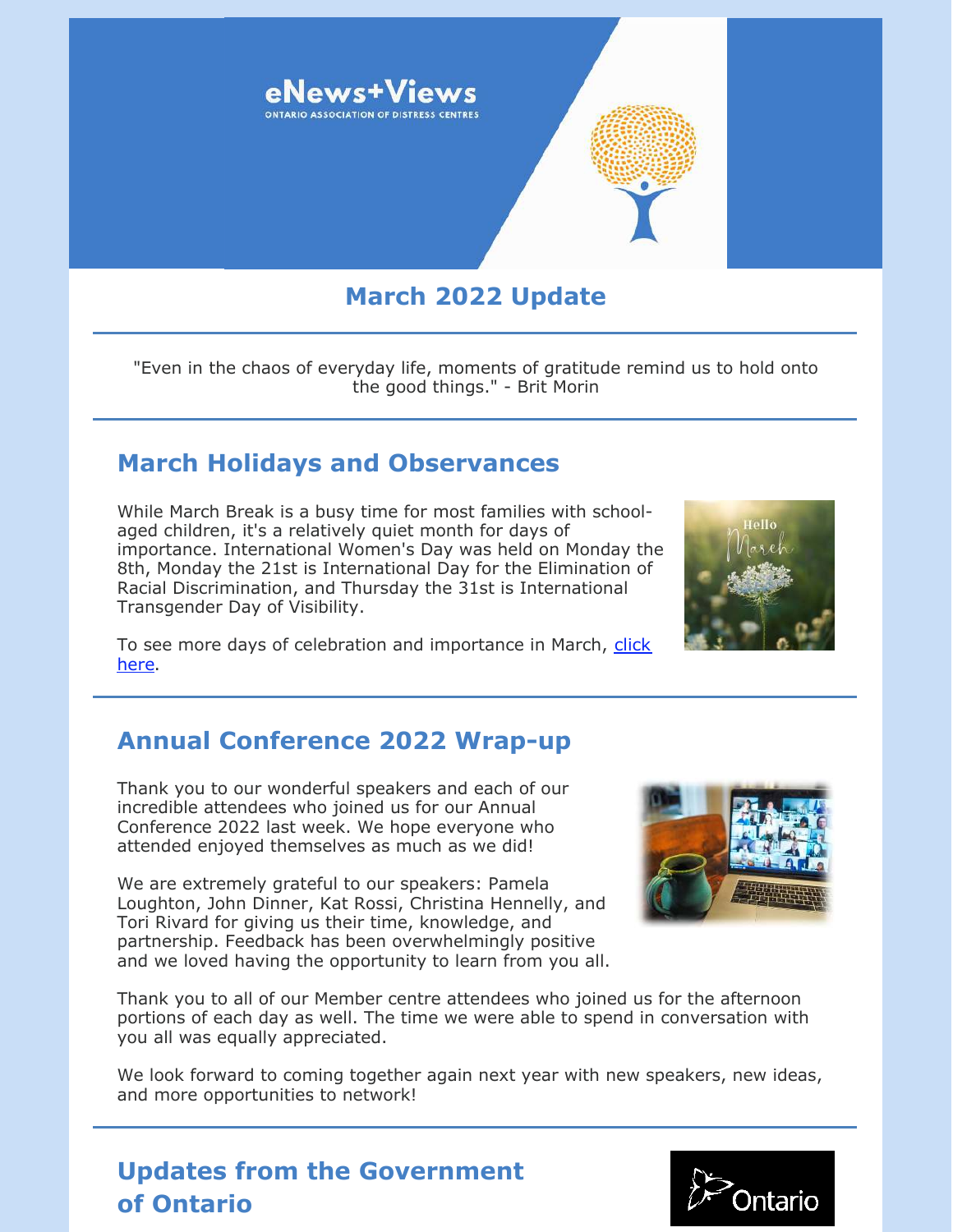### **Statement from Ontario's Chief Medical Officer of Health**

"With continued improvement in trends, Ontario will remove the mandatory masking requirement for most settings on March 21, with the exception of select settings such as public transit, health care settings, long-term care homes and congregate care settings."

[Read more...](https://news.ontario.ca/en/statement/1001732/statement-from-ontarios-chief-medical-officer-of-health)

### **News from and for our Member Centres**

Many of our Member centres are currently accepting applications for new volunteers. If you would like to explore the possibility of sharing your time in a meaningful way, consider connecting with your closest centre to see if they are currently training new responders. Visit www.dcontario.org/locations to find your nearest Member centre.



## **The Clyde Mental Health and Addictions Awareness Project**

In honour of Clyde and his family, this month we have chosen to highlight a resource that supports harm reduction in substance users. The Ontario Harm Reduction Network (OHRN) is committed to the vision that people who use drugs are treated with dignity and respect, free of judgment, and receive effective care



and support when accessing services across Ontario. OHRN supports harm reduction efforts in Ontario by providing training, networking opportunities, and consultations to service providers and agencies. They bring together harm reduction workers from across the province through The Outreach Network.

## **Other information...**

#### **March Break Activities in Ontario**

[This wepage](https://www.destinationontario.com/en-ca/things-to-do/family-attractions/things-do-march-break-ontario) provides many ideas for family getaways, outdoor activities, indoor attractions, nature-based fun, tours, and more - all across the province!

#### **Ambiguous Loss and The Myth of Closure**

The Delton Glebe Counselling Centre in Waterloo is offering a one day online workshop on the topic of ambiguous loss, especially as related to the impact of COVID-19 on our daily lives. As well as exploring the myth of closure. The workshop is being held on March 31 from 9:30AM - 4:00PM. [Click here](https://www.facebook.com/DeltonGlebeCentre/photos/a.217376338433939/1909787089192847/) for more information.



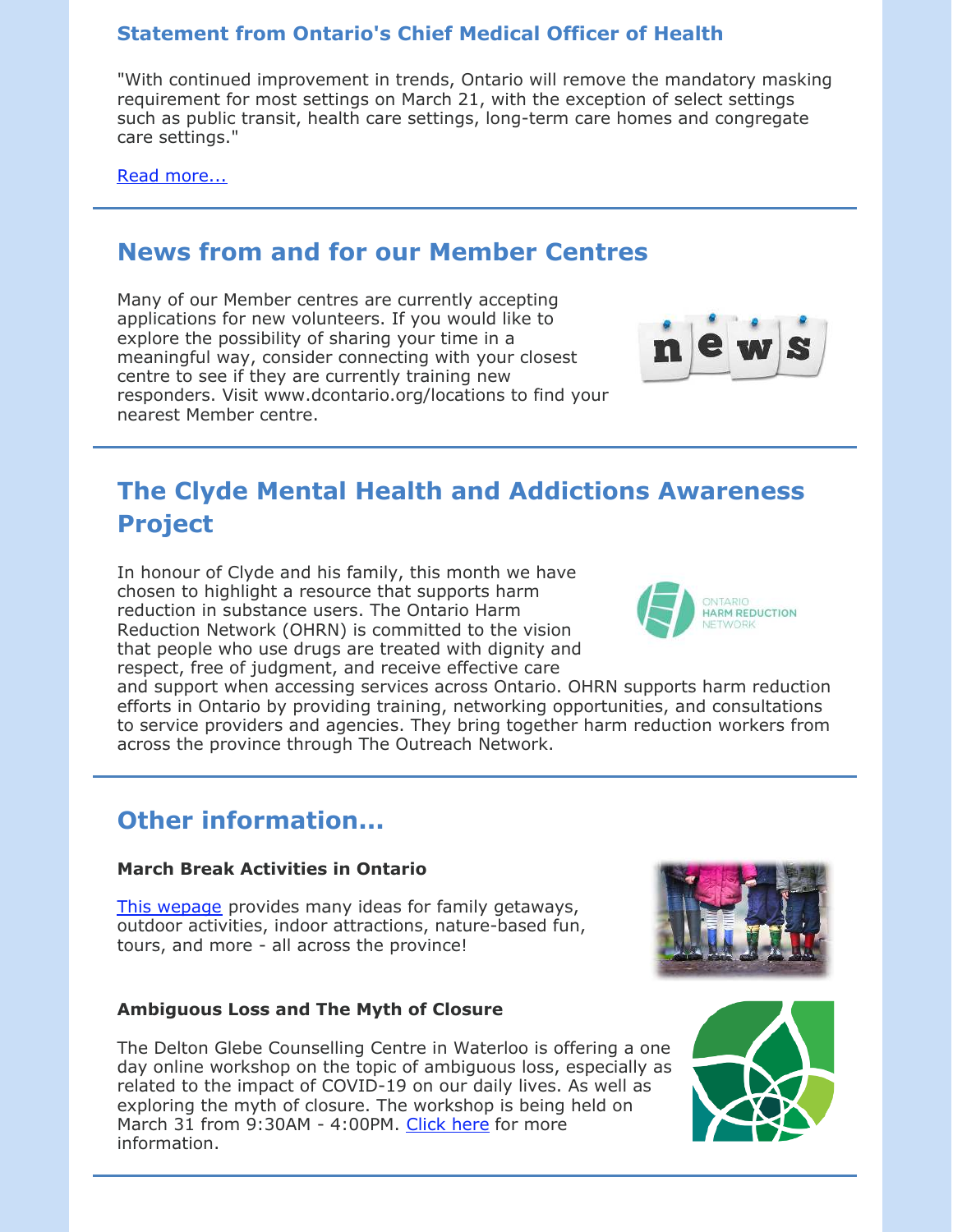# **DCO Updates**

#### **Learning Forum Update**

Important updates and refreshes continue with our Learning Forum content. We now have many new and updated modules uploaded to our website with more on the way very soon.

#### **Spirit of Volunteerism Committee**

Our Spirit of Volunteerism Committee continues to work with Membership to re-vamp our Spirit of Volunteerism Awards program.

Our monthly volunteer webinars will continue in April since March was dedicated to our Annual Conference.

#### **Website**

To learn more about Distress and Crisis Ontario, our member organizations, and current news and events, check out our website at *dcontario.org*. As our site is still relatively new, we appreciate any feedback you may have if you encounter errors or glitches in the site. You can reach us by email at info@dcontario.org.

#### **Podcast**

Our podcast continues to feature a variety of mental health topics with new episodes being released every Monday. Recent episodes include an interview with mental health field workers about navigating change, a check-in with Ray of Hope in Kitchener, and some re-shared archive episodes. Click the photo to the right to access our most recent podcast episode and to explore old episodes.

#### **Becoming a Member**

If you are interested in becoming a Member of the Ontario Association of Distress Centre, currently operating as Distress and Crisis Ontario, please [click here](https://files.constantcontact.com/0fb3237d001/53618100-d539-4c9f-9a7a-67fdb65685d0.pdf) to read our Member Benefits Package. Any questions can be sent to us by email at info@dcontario.org.

> Thank you for supporting Distress and Crisis Ontario. [Click here](https://www.canadahelps.org/en/dn/6317) if you would like to donate through CanadaHelps.org, or [click here](https://www.ontogether.org/resiliency-poster/p/bluejay) to purchase a Blue Jay Poster, as shown to the left, through ONTogether and support us that way.













# **DCO Upcoming Events and Schedule of Meetings**